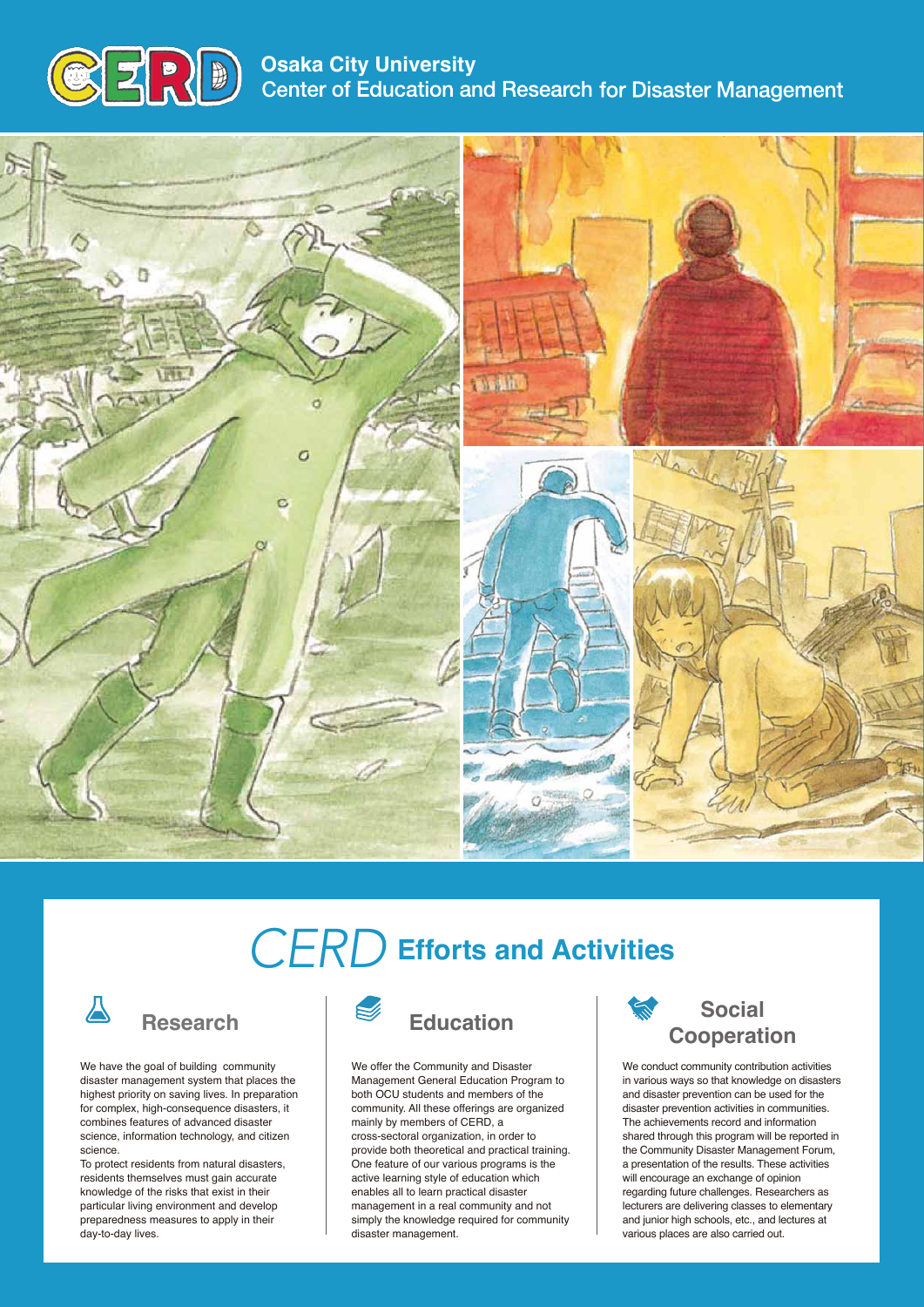# *CERD Members* **Disaster**

**Muneki MITAMURA Director**

**Takaaki SHIGEMATSU** / **Daisuke SAEKI** / **Eisuke IKUTA Deputy Director**



**Risk**

**Koichi NAKAGAWA**

Engineering Geology, Geophysics

**Social Implementation Management**

**Disaster Preparation**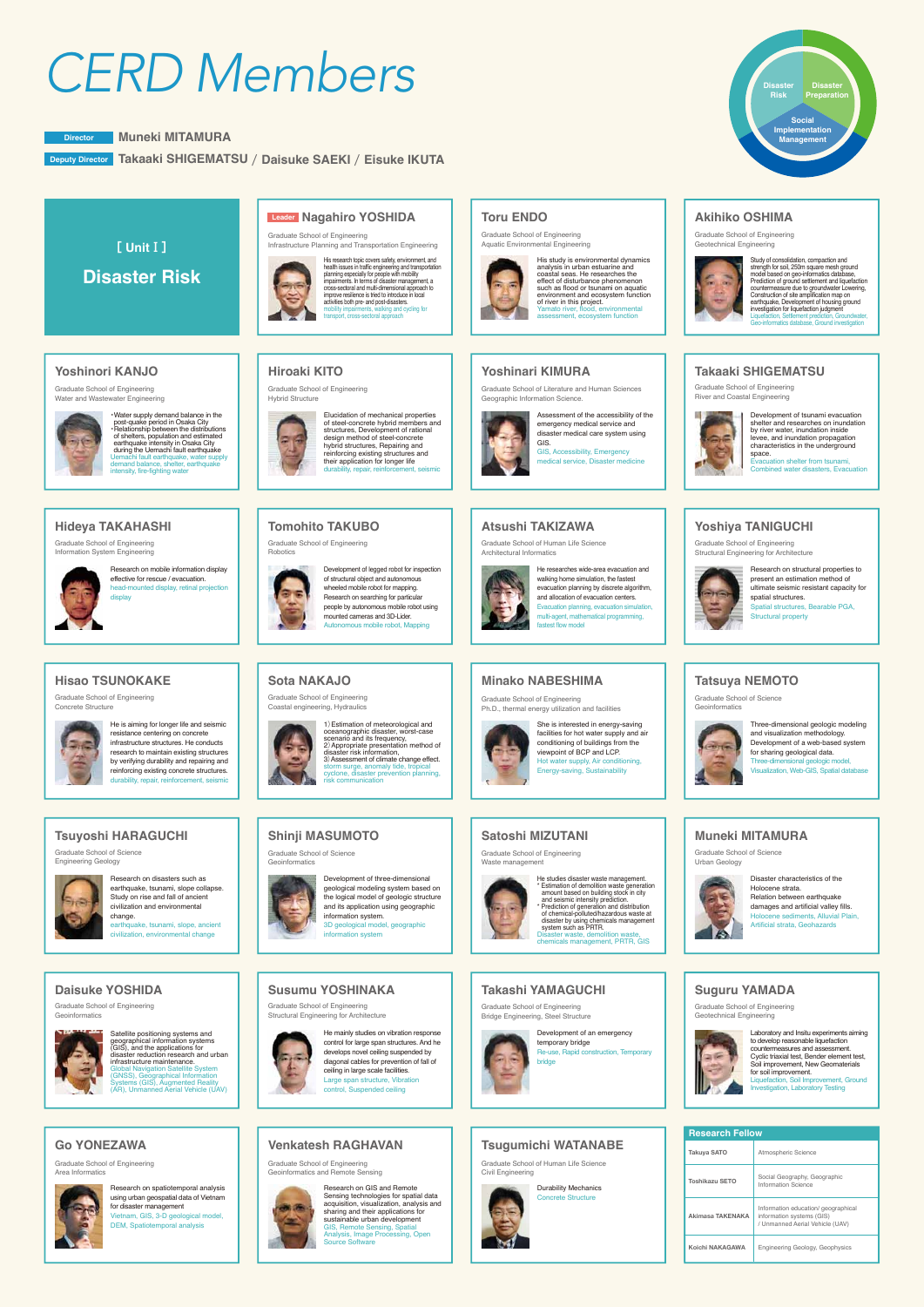